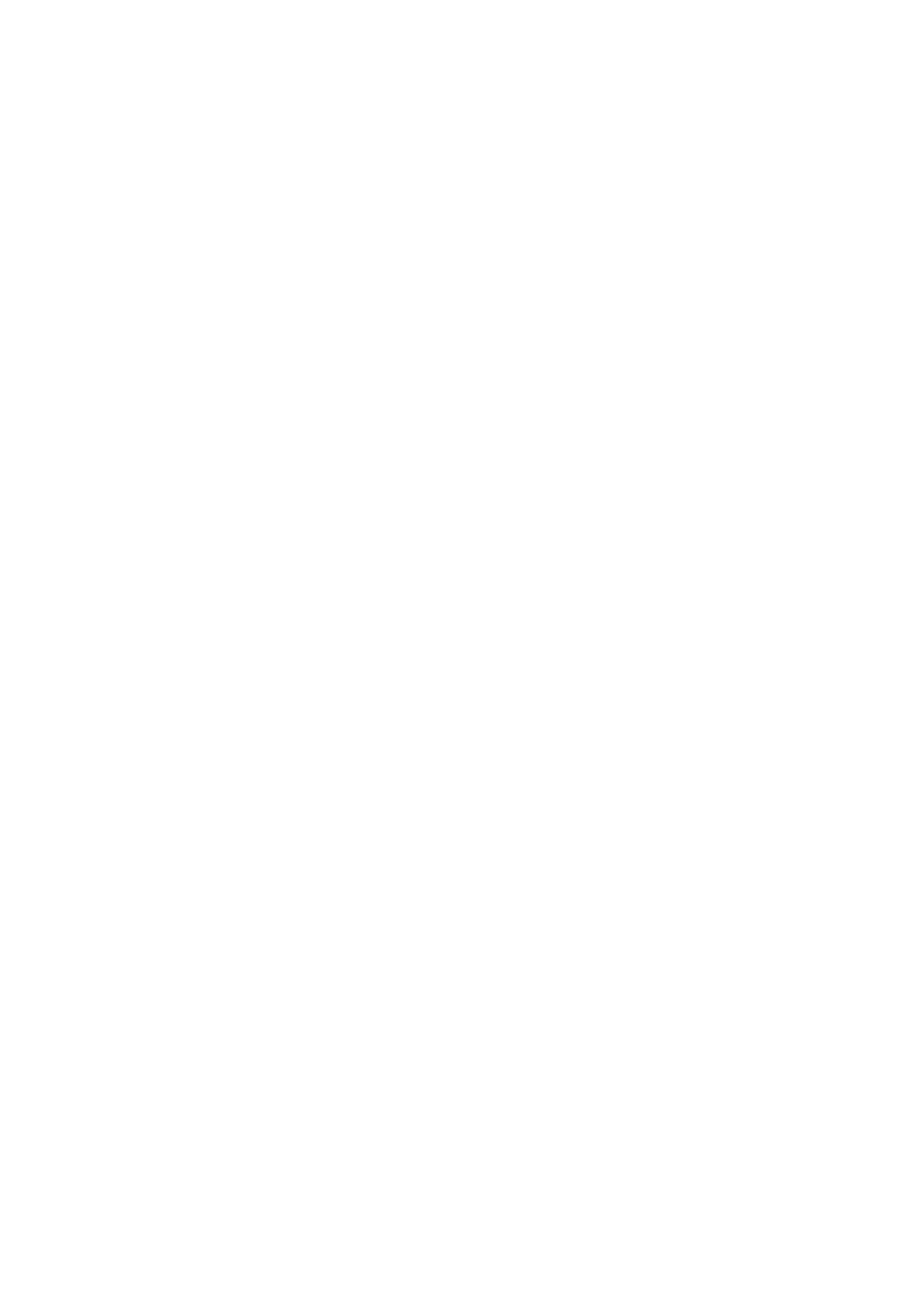

# **Road Transport (Safety and Traffic Management) Amendment Regulation 2018 (No 1)**

**Subordinate Law SL2018-3** 

made under the

**[Road Transport \(Safety and Traffic Management\) Act 1999](http://www.legislation.act.gov.au/a/1999-80) and the [Road](http://www.legislation.act.gov.au/a/1999-77/)  [Transport \(General\) Act 1999](http://www.legislation.act.gov.au/a/1999-77/)**

## **Contents**

|   |                     | Page |
|---|---------------------|------|
|   | Name of regulation  |      |
|   | Commencement        |      |
| 3 | Legislation amended |      |
| Δ | New section 59      |      |
|   |                     |      |

J2017-500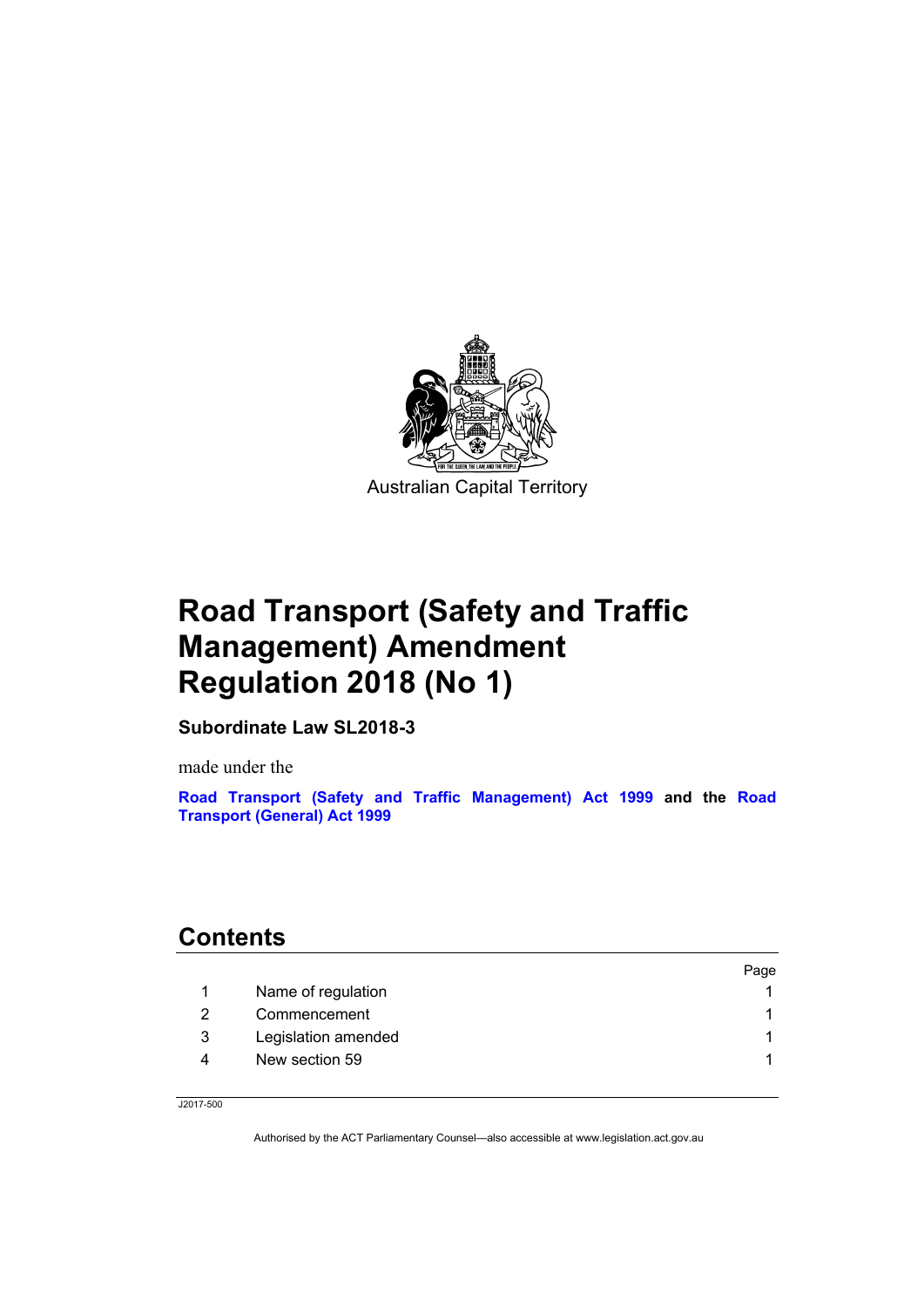**Contents** 

|                   |                                             | Page |
|-------------------|---------------------------------------------|------|
| 5                 | Section 66 (1), new note                    | 2    |
| <b>Schedule 1</b> | <b>Consequential amendments</b>             | 3    |
| <b>Part 1.1</b>   | Road Transport (Offences) Regulation 2005   | 3    |
| <b>Part 1.2</b>   | Road Transport (Road Rules) Regulation 2017 | 5    |

contents 2 Road Transport (Safety and Traffic Management) Amendment Regulation 2018 (No 1)

SL2018-3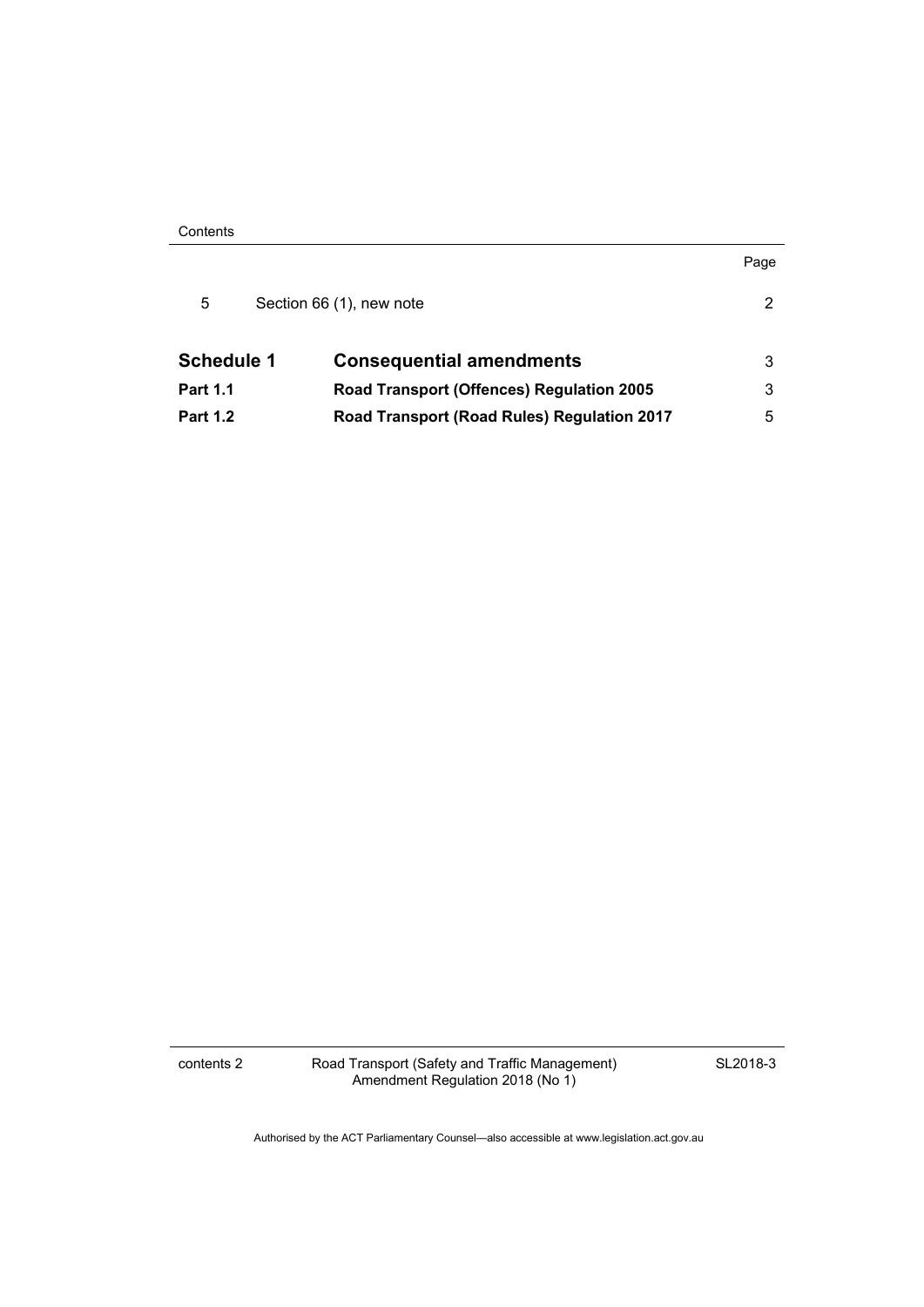<span id="page-4-2"></span><span id="page-4-1"></span><span id="page-4-0"></span>

|                         |     | <b>Name of regulation</b>                                                                                                                                  |  |  |  |
|-------------------------|-----|------------------------------------------------------------------------------------------------------------------------------------------------------------|--|--|--|
|                         |     | This regulation is the Road Transport (Safety and Traffic<br>Management) Amendment Regulation 2018 (No 1).                                                 |  |  |  |
| $\overline{2}$          |     | <b>Commencement</b>                                                                                                                                        |  |  |  |
|                         | (1) | Schedule 1, part 1.1, amendment 1.2 and schedule 1, part 1.2<br>commence on the commencement of the Road Transport (Road<br><b>Rules)</b> Regulation 2017. |  |  |  |
|                         |     | The naming and commencement provisions automatically commence on<br><b>Note</b><br>the notification day (see Legislation Act, $s$ 75 (1)).                 |  |  |  |
|                         | (2) | The remaining provisions commence on 14 April 2018.                                                                                                        |  |  |  |
| $\mathbf{3}$            |     | <b>Legislation amended</b>                                                                                                                                 |  |  |  |
|                         |     | This regulation amends the Road Transport (Safety and Traffic<br>Management) Regulation 2000.                                                              |  |  |  |
|                         |     | <b>Note</b><br>This regulation also amends other legislation (see sch 1).                                                                                  |  |  |  |
| $\overline{\mathbf{4}}$ |     | <b>New section 59</b>                                                                                                                                      |  |  |  |
|                         |     | <i>in division 2.3.8, insert</i>                                                                                                                           |  |  |  |
| 59                      |     | Approaching and passing stationary or slow moving<br>emergency vehicle etc                                                                                 |  |  |  |
|                         | (1) | This section applies if a police vehicle or an emergency vehicle is—                                                                                       |  |  |  |
|                         |     | (a)<br>on a road; and                                                                                                                                      |  |  |  |
|                         |     | (b)<br>stationary or moving slowly; and                                                                                                                    |  |  |  |
|                         |     | displaying flashing red or blue lights (whether or not it is also<br>(c)                                                                                   |  |  |  |

<span id="page-4-3"></span>displaying other lights or sounding an alarm).

page 1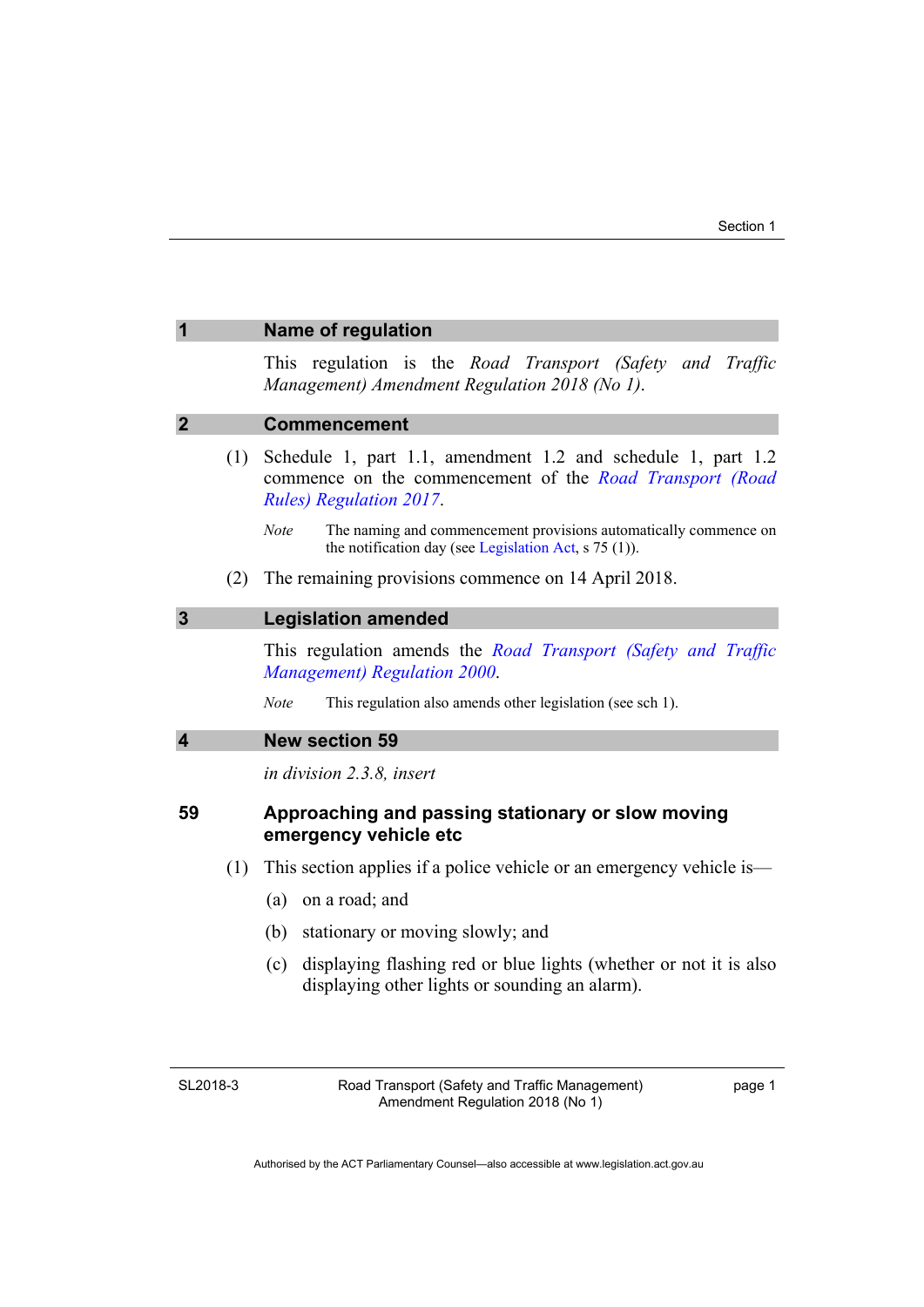- (2) A driver of a vehicle on the road must—
	- (a) approach the police vehicle or emergency vehicle at a speed at which the driver can, if necessary, stop safely before reaching the vehicle; and
	- (b) give way to any police officer or emergency worker on foot near the police vehicle or emergency vehicle; and
	- (c) pass the police vehicle or emergency vehicle at a speed of not more than—
		- (i) 40km/h; or
		- (ii) if the applicable speed limit at the point the driver passes the police vehicle or emergency vehicle is less than 40km/h—the speed limit; and
	- (d) after passing the police vehicle or emergency vehicle, drive at a speed at which the driver can, if necessary, stop safely, until the driver is a sufficient distance past the vehicle that the increase in speed does not risk the safety of any police officer or emergency worker on foot near the vehicle.

Maximum penalty: 20 penalty units.

 (3) Subsection (2) does not apply if the driver is driving on a road that is divided by a median strip and the police vehicle or emergency vehicle is on the other side of the road and beyond the median strip.

#### <span id="page-5-0"></span>**5 Section 66 (1), new note**

#### *insert*

*Note* Power to make a statutory instrument (including an approval or declaration) includes power to make different provision in relation to different matters or different classes of matters, and to make an instrument that applies differently by reference to stated exceptions or factors (see [Legislation Act](http://www.legislation.act.gov.au/a/2001-14), s 48).

page 2 Road Transport (Safety and Traffic Management) Amendment Regulation 2018 (No 1)

SL2018-3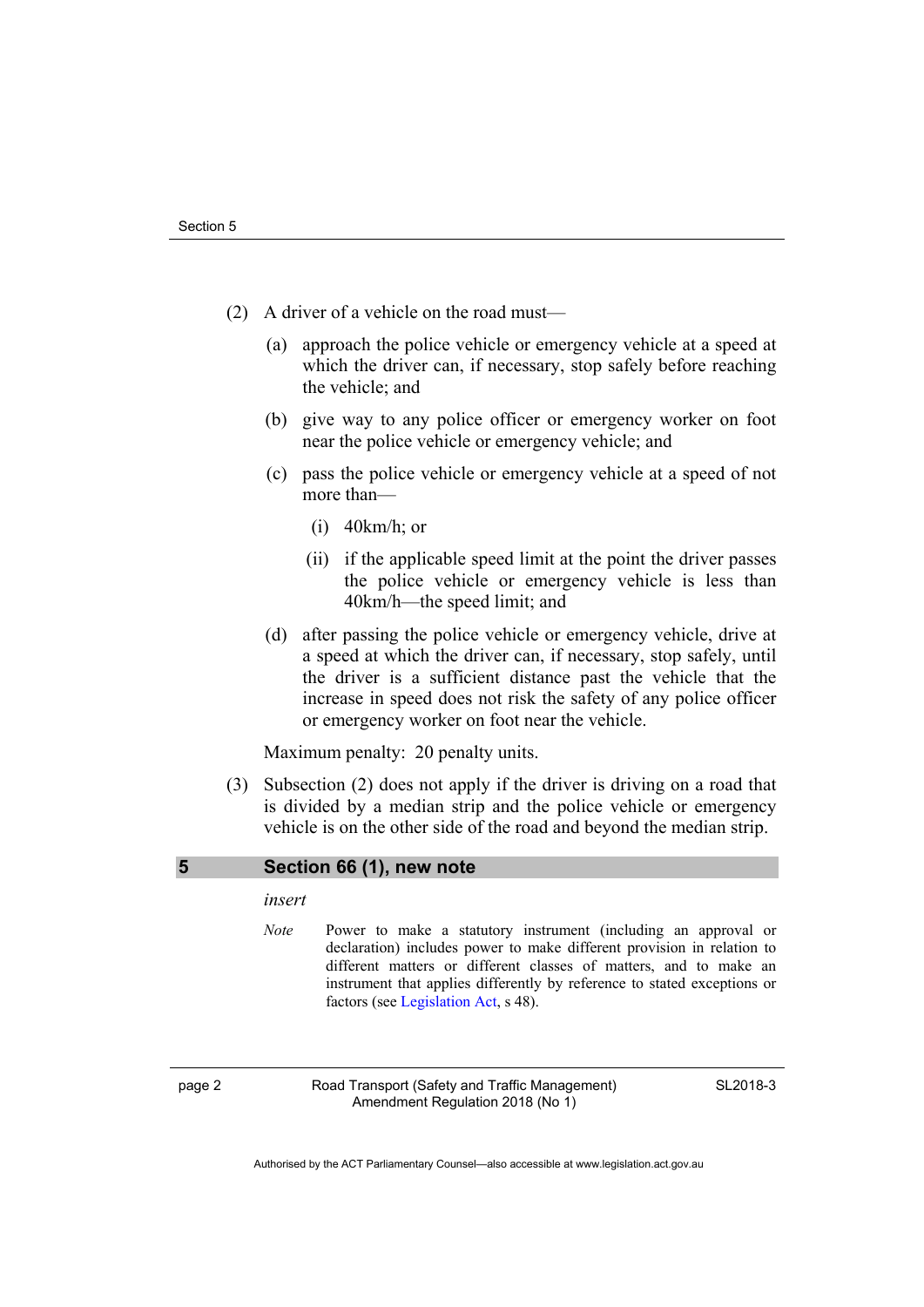| Consequential amendments                  | Schedule 1      |
|-------------------------------------------|-----------------|
| Road Transport (Offences) Regulation 2005 | <b>Part 1.1</b> |
|                                           |                 |

# **Schedule 1 Consequential amendments**

(see s 3)

## **Part 1.1 Road Transport (Offences) Regulation 2005**

| [1.1] |                | Schedule 1, part 1.13, new items 64A to 64D                                                                                     |    |     |  |
|-------|----------------|---------------------------------------------------------------------------------------------------------------------------------|----|-----|--|
|       | insert         |                                                                                                                                 |    |     |  |
| 64A   | 59 $(2)$ $(a)$ | not drive at safe stopping speed when approaching<br>stationary/slow moving police vehicle/emergency<br>vehicle                 | 20 | 257 |  |
| 64B   | 59 $(2)$ $(b)$ | not give way to police officer/emergency worker on foot                                                                         | 20 | 257 |  |
| 64C   | 59 $(2)$ $(c)$ | drive more than 40km/h or lower required speed limit<br>when passing stationary/slow moving police<br>vehicle/emergency vehicle | 20 | 257 |  |

<span id="page-6-1"></span><span id="page-6-0"></span>SL2018-3 Road Transport (Safety and Traffic Management) Amendment Regulation 2018 (No 1) page 3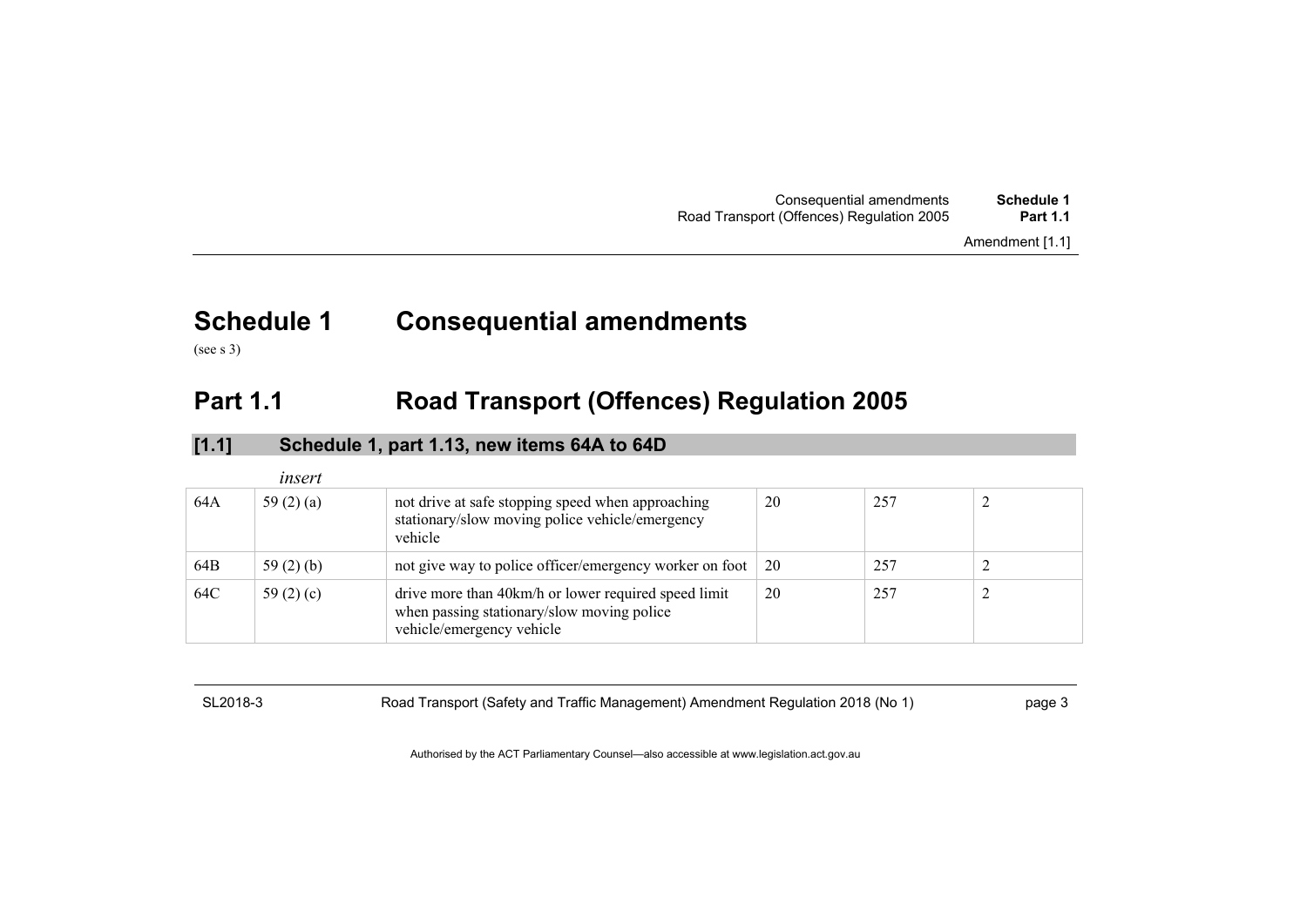#### **Schedule 1** Consequential amendments **Part 1.1**Road Transport (Offences) Regulation 2005

Amendment [1.2]

| 64D | 59(2)(d) | not drive at safe stopping speed after passing<br>stationary/slow moving police vehicle/emergency<br>vehicle | 20 | $\cap$ $\subset$<br>ں کے |  |
|-----|----------|--------------------------------------------------------------------------------------------------------------|----|--------------------------|--|
|     |          |                                                                                                              |    |                          |  |

## **[1.2] Schedule 1, part 1.12A, new items 520A to 520D**

|      | insert        |                                                                                                                                 |    |     |  |
|------|---------------|---------------------------------------------------------------------------------------------------------------------------------|----|-----|--|
| 520A | 300C $(2)(a)$ | not drive at safe stopping speed when approaching<br>stationary/slow moving police vehicle/emergency<br>vehicle                 | 20 | 257 |  |
| 520B | $300C(2)$ (b) | not give way to police officer/emergency worker on<br>foot                                                                      | 20 | 257 |  |
| 520C | 300C $(2)(c)$ | drive more than 40km/h or lower required speed limit<br>when passing stationary/slow moving police<br>vehicle/emergency vehicle | 20 | 257 |  |
| 520D | $300C(2)$ (d) | not drive at safe stopping speed after passing<br>stationary/slow moving police vehicle/emergency<br>vehicle                    | 20 | 257 |  |

page 4 Road Transport (Safety and Traffic Management) Amendment Regulation 2018 (No 1) SL2018-3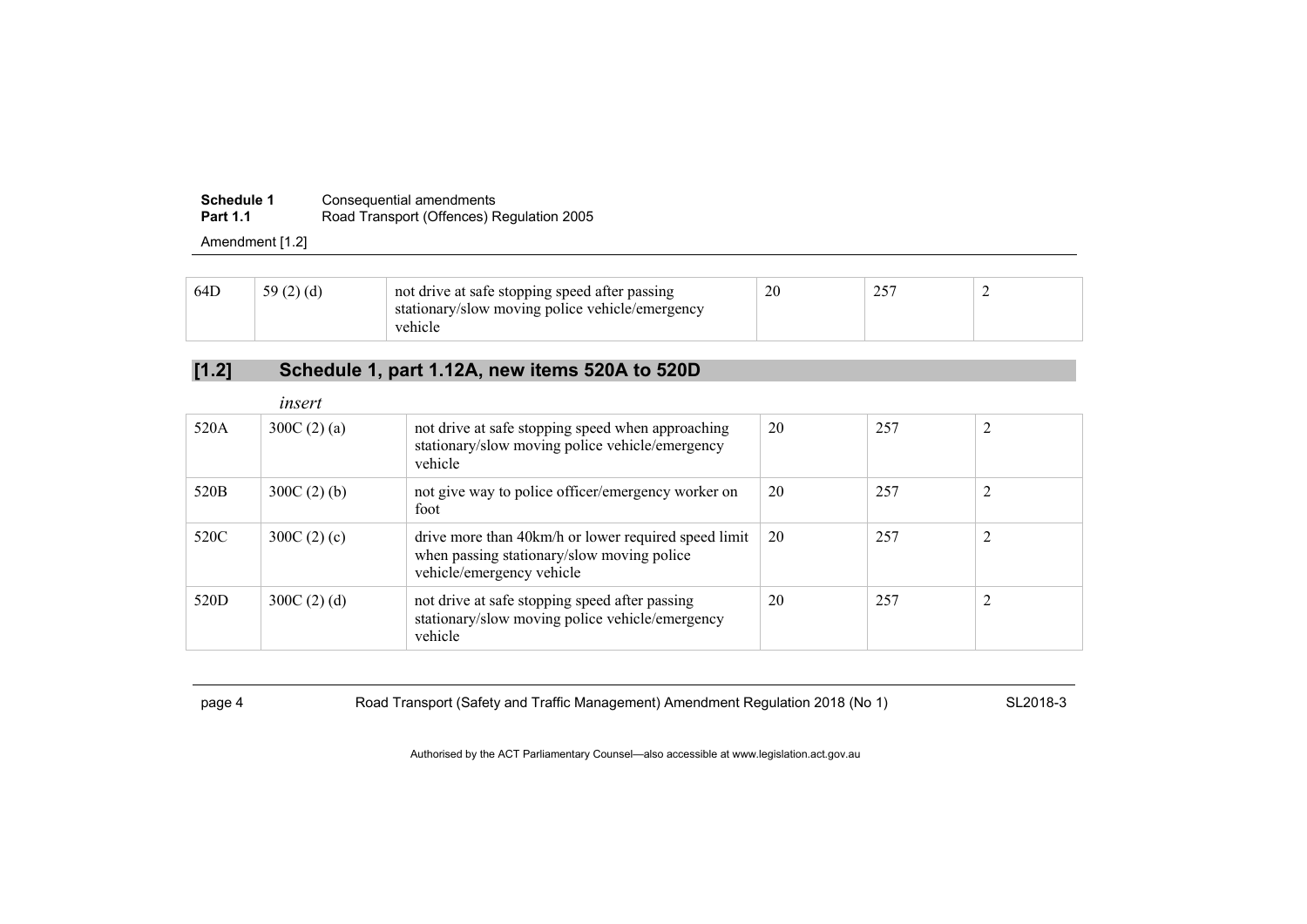## <span id="page-8-0"></span>**Part 1.2 Road Transport (Road Rules) Regulation 2017**

## **[1.3] New section 300C**

*in division 18.1, insert* 

## **300C Approaching and passing stationary or slow moving emergency vehicle etc**

- (1) This section applies if a police vehicle or an emergency vehicle is—
	- (a) on a road; and
	- (b) stationary or moving slowly; and
	- (c) displaying flashing red or blue lights (whether or not it is also displaying other lights or sounding an alarm).
- (2) A driver of a vehicle on the road must—
	- (a) approach the police vehicle or emergency vehicle at a speed at which the driver can, if necessary, stop safely before reaching the vehicle; and
	- (b) give way to any police officer or emergency worker on foot near the police vehicle or emergency vehicle; and
	- (c) pass the police vehicle or emergency vehicle at a speed of not more than—
		- (i) 40km/h; or
		- (ii) if the applicable speed limit at the point the driver passes the police vehicle or emergency vehicle is less than 40km/h—the speed limit; and

SL2018-3

page 5